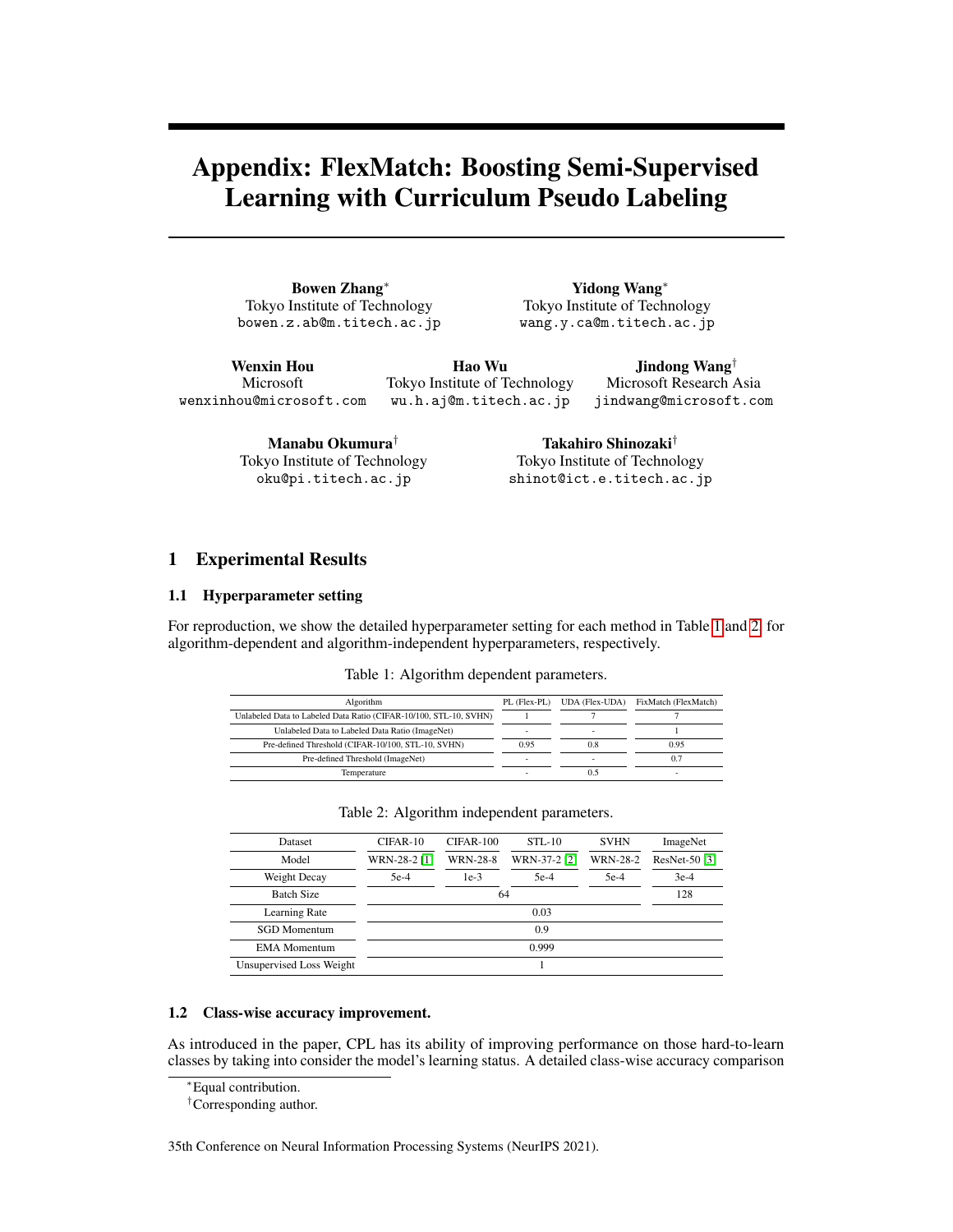is listed in Table [3,](#page-1-0) where the final accuracies of class 2, 3 and 5 with originally bad performance are improved.

<span id="page-1-0"></span>

| Class Number          |                |                                                    |  |                                        |                |                |
|-----------------------|----------------|----------------------------------------------------|--|----------------------------------------|----------------|----------------|
| FixMatch<br>FlexMatch | 0.964<br>0.967 | 0.982 0.697 0.852 0.974<br>0.980 0.921 0.866 0.957 |  | 0.890 0.987 0.970<br>0.883 0.988 0.975 | 0.982<br>0.982 | 0.981<br>0.968 |

Table 3: Class-wise accuracy comparison on CIFAR-10 40-label split.

#### 1.3 Median error rates

We also report the median error rates of the last 20 checkpoints by allowing all methods to run the same iterations, following existing work [\[4\]](#page-3-3). There are 1000 iterations between every two checkpoints. The results in Table [4](#page-1-1) show that our CPL method can dramatically improve the performance of existing SSL algorithms and the FlexMatch achieves the best accuracy. These conclusions are in consistency with the results of Table1 in the main text, showing the effectiveness of our proposed CPL algorithm.

Table 4: Median error rates of the last 20 checkpoints.

<span id="page-1-1"></span>

| Dataset                |                                      | $CIFAR-10$                         |                                                                                                                                                                              |                   | $CIFAR-100$                                                                                                                                                                                                       |       |    | $STL-10$ |                                                  | <b>SVHN</b>                                         |                                     |
|------------------------|--------------------------------------|------------------------------------|------------------------------------------------------------------------------------------------------------------------------------------------------------------------------|-------------------|-------------------------------------------------------------------------------------------------------------------------------------------------------------------------------------------------------------------|-------|----|----------|--------------------------------------------------|-----------------------------------------------------|-------------------------------------|
| Label Amount           | 40                                   | 250                                | 4000                                                                                                                                                                         | 400               | 2500                                                                                                                                                                                                              | 10000 | 40 | 250      | 1000                                             | 40                                                  | 1000                                |
| PL<br>Flex-PL          | $77.42 \pm 1.19$<br>$76.09 \pm 2.25$ | $48.33 \pm 2.43$                   | $15.64 \pm 0.29$<br>$47.53 \pm 2.25$ $15.30 \pm 0.24$ $86.60 \pm 0.48$ $56.72 \pm 0.54$ $36.20 \pm 0.20$ $76.84 \pm 1.04$ $53.71 \pm 2.69$ $33.19 \pm 0.25$ 67.20 $\pm 3.99$ |                   | $90.01\pm0.21$ $58.38\pm0.42$ $37.64\pm0.16$ $76.44\pm0.67$ $56.90\pm2.32$ $33.57\pm0.40$ $69.05\pm6.77$                                                                                                          |       |    |          |                                                  |                                                     | $9.99 + 0.35$<br>$15.10 \pm 1.33$   |
| <b>UDA</b><br>Flex-UDA | $10.96 \pm 3.68$<br>$5.77 \pm 0.52$  | $5.46 \pm 0.07$<br>$5.48 \pm 0.33$ |                                                                                                                                                                              |                   | $4.60\pm 0.05$   51.97 $\pm$ 1.38 29.92 $\pm$ 0.35 23.64 $\pm$ 0.33   41.11 $\pm$ 5.21 10.74 $\pm$ 1.39<br>$4.52\pm0.07$   59.51 $\pm$ 2.70 29.33 $\pm$ 0.23 23.38 $\pm$ 0.19   61.16 $\pm$ 4.34 10.88 $\pm$ 0.54 |       |    |          | $8.00 \pm 0.58$<br>$7.16 \scriptstyle{\pm 0.20}$ | $5.31 + 4.39$<br>$6.21 \pm 2.84$                    | $1.97 + 0.04$<br>$2.13 \pm 0.09$    |
| FixMatch<br>FlexMatch  | $7.99 \pm 0.59$<br>$5.19 \pm 0.05$   | $5.12 \pm 0.33$<br>$5.33 \pm 0.12$ | 4.46 $\pm$ 0.11                                                                                                                                                              | $148.95 \pm 1.19$ | $29.19 \pm 0.25$ $23.06 \pm 0.12$ $44.70 \pm 6.58$ $12.34 \pm 2.13$<br>$4.47\pm0.09$ $45.91\pm1.76$ $28.11\pm0.20$ $23.04\pm0.28$ $44.69\pm7.49$ $9.27\pm0.49$                                                    |       |    |          | $7.38 \pm 0.26$                                  | $3.92 \pm 1.18$<br>$6.15 \pm 0.25$ 20.81 $\pm$ 5.26 | $2.06 \pm 0.01$<br>$12.90 \pm 2.68$ |

#### 1.4 Detailed results

To comprehensively evaluate the performance of all methods in a classification setting, we further report the precision, recall, f1 score and AUC (area under curve) results on CIFAR-10 dataset. As shown in Table [5,](#page-1-2) we see that in addition to the reduced error rates, CPL also has the best performance on precision, recall, F1 score, and AUC. These metrics, together with error rates (accuracy), shows the strong performance of our proposed method.

<span id="page-1-2"></span>

| Label Amount | 40 labels |        |          |            | 4000 labels |        |          |        |
|--------------|-----------|--------|----------|------------|-------------|--------|----------|--------|
| Criteria     | Precision | Recall | F1 Score | <b>AUC</b> | Precision   | Recall | F1 score | AUC    |
| PL.          | 0.2539    | 0.2552 | 0.2493   | 0.6542     | 0.8498      | 0.8509 | 0.8500   | 0.9833 |
| Flex-PL      | 0.2865    | 0.2865 | 0.2663   | 0.6718     | 0.8544      | 0.8545 | 0.8542   | 0.9843 |
| <b>UDA</b>   | 0.8759    | 0.8408 | 0.8086   | 0.9775     | 0.9557      | 0.9559 | 0.9557   | 0.9985 |
| Flex-UDA     | 0.9482    | 0.9485 | 0.9482   | 0.9974     | 0.9576      | 0.9577 | 0.9576   | 0.9986 |
| Fixmatch     | 0.9333    | 0.9290 | 0.9278   | 0.9910     | 0.9571      | 0.9571 | 0.9569   | 0.9984 |
| Flexmatch    | 0.9506    | 0.9507 | 0.9506   | 0.9975     | 0.9580      | 0.9581 | 0.9580   | 0.9984 |

Table 5: Precision, recall, f1 score and AUC results on CIFAR-10.

# 2 TorchSSL: A PyTorch-based SSL Codebase

The PyTorch [\[5\]](#page-3-4) framework has gained increasing attention in the deep learning research community. However, the main existing SSL codebase [\[6\]](#page-3-5) is based on TensorFlow. For the convenience and customizability, we re-implement and open source a PyTorch-based SSL toolbox, named *TorchSSL* [3](#page-1-3) as shown in Figure [1.](#page-2-0) TorchSSL contains eight popular semi-supervised learning methods: Π-Model [\[8\]](#page-4-0), Pseudo-Labeling [\[9\]](#page-4-1), VAT [\[10\]](#page-4-2), Mean Teacher [\[11\]](#page-4-3), MixMatch [\[12\]](#page-4-4), ReMixMatch [\[13\]](#page-4-5), UDA [\[14\]](#page-4-6),

<span id="page-1-3"></span> $3$ Our toolbox is partially based on [\[7\]](#page-4-7).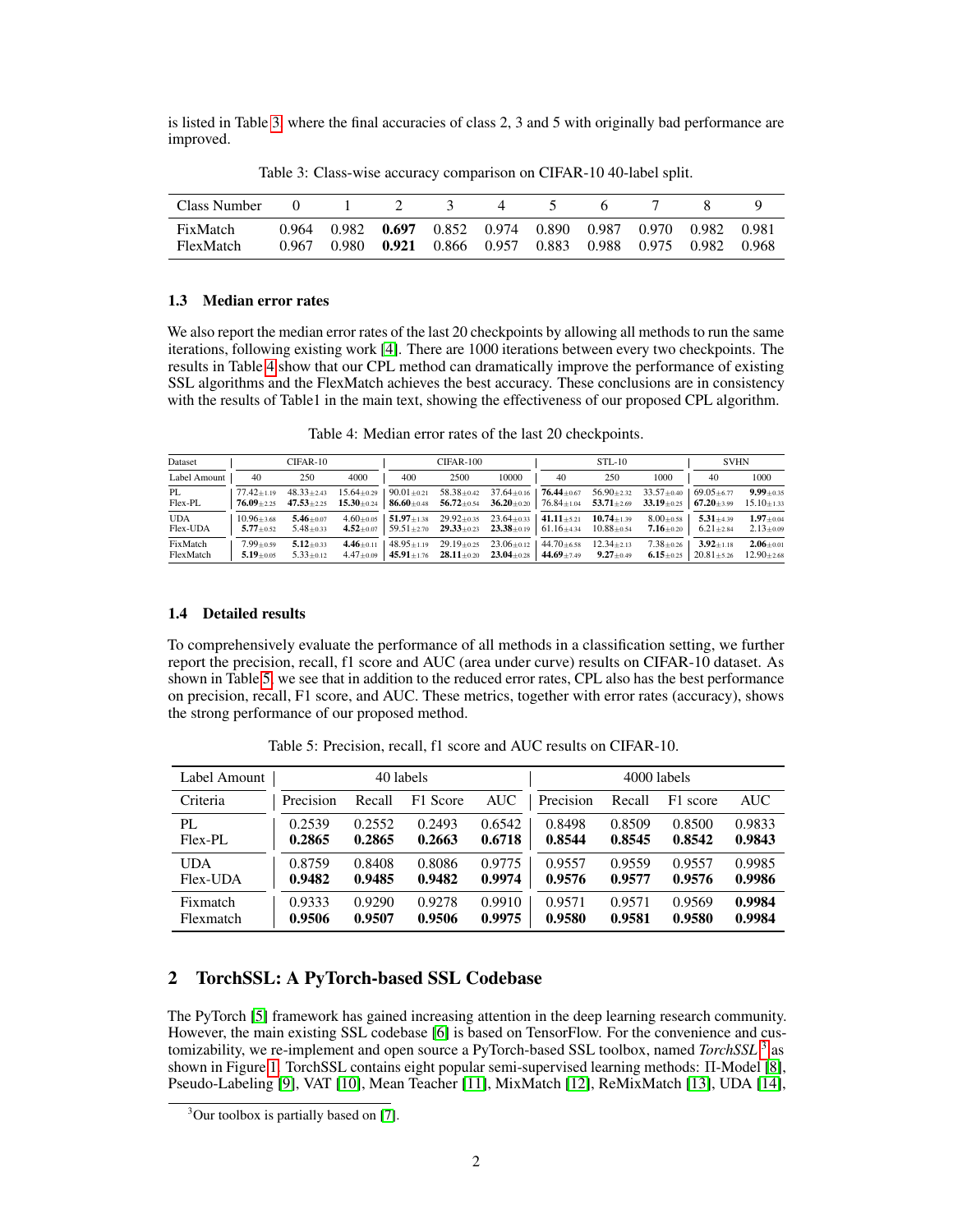and FixMatch [\[4\]](#page-3-3), along with our proposed method FlexMatch. Most of our implementation details are based on [\[6\]](#page-3-5). More importantly, in addition to the basic SSL methods and components, we implement several techniques to make the results stable under PyTorch framework. For instance, we add synchronized batch normalization [\[15\]](#page-4-8) to avoid the performance degradation caused by multi-GPU training with small batch size, and a batch norm controller to prevent performance crashes for some algorithms, which is not officially supported in PyTorch.



<span id="page-2-0"></span>Figure 1: Components of TorchSSL.

#### 2.1 BatchNorm Controller

We observed that Mean Teacher can be very unstable if we update BatchNorm for both labeled data and unlabeled data in turn. Other algorithms such as Π-Model and MixMatch also show the similar instability. Therefore, we use BatchNorm Controller to update BatchNorm only for labeled data if labeled data and unlabeled data are forwarded separately. The code of BatchNorm Controller is as follows. We record the BatchNorm statistics before the forward propagation of unlabeled data and restore them after the propagation is done.

#### 2.2 Benchmark results

We comprehensively run all algorithms in our TorchSSL on four common datasets in SSL: CIFAR-10, CIFAR-100, SVHN, and STL-10, and report the best error rates in Table [6,](#page-2-1) [7,](#page-3-6) [8,](#page-3-7) and [9,](#page-3-8) respectively. These benchmark results provide a reference of using this toolbox.

Table 6: Benchmark results on CIFAR-10. The error bars are obtained from three trials.

<span id="page-2-1"></span>

| <b>Algorithms</b>   | Error Rate (40 labels) | Error Rate (250 labels) | Error Rate (4000 labels) |
|---------------------|------------------------|-------------------------|--------------------------|
| $\Pi$ -Model [8]    | $74.34 \pm 1.76$       | $46.24 \pm 1.29$        | $13.13 \pm 0.59$         |
| Pseudo-Labeling [9] | $74.61 \pm 0.26$       | $46.49 \pm 2.20$        | $15.08 \pm 0.19$         |
| <b>VAT</b> [10]     | $74.66 \pm 2.12$       | $41.03 \pm 1.79$        | $10.51 \pm 0.12$         |
| Mean Teacher [11]   | $70.09 \pm 1.60$       | $37.46 \pm 3.30$        | $8.10 \pm 0.21$          |
| MixMatch [12]       | $36.19 \pm 6.48$       | $13.63 \pm 0.59$        | $6.66 \pm 0.26$          |
| ReMixMatch [13]     | $9.88 \pm 1.03$        | $6.30 \pm 0.05$         | $4.84 \pm 0.01$          |
| <b>UDA</b> [14]     | $10.62 \pm 3.75$       | $5.16 \pm 0.06$         | $4.29 \pm 0.07$          |
| FixMatch [4]        | $7.47 \pm 0.28$        | $4.86 \pm 0.05$         | $4.21 \pm 0.08$          |
| FlexMatch           | $4.97 \pm 0.06$        | $4.98 \pm 0.09$         | $4.19 \pm 0.01$          |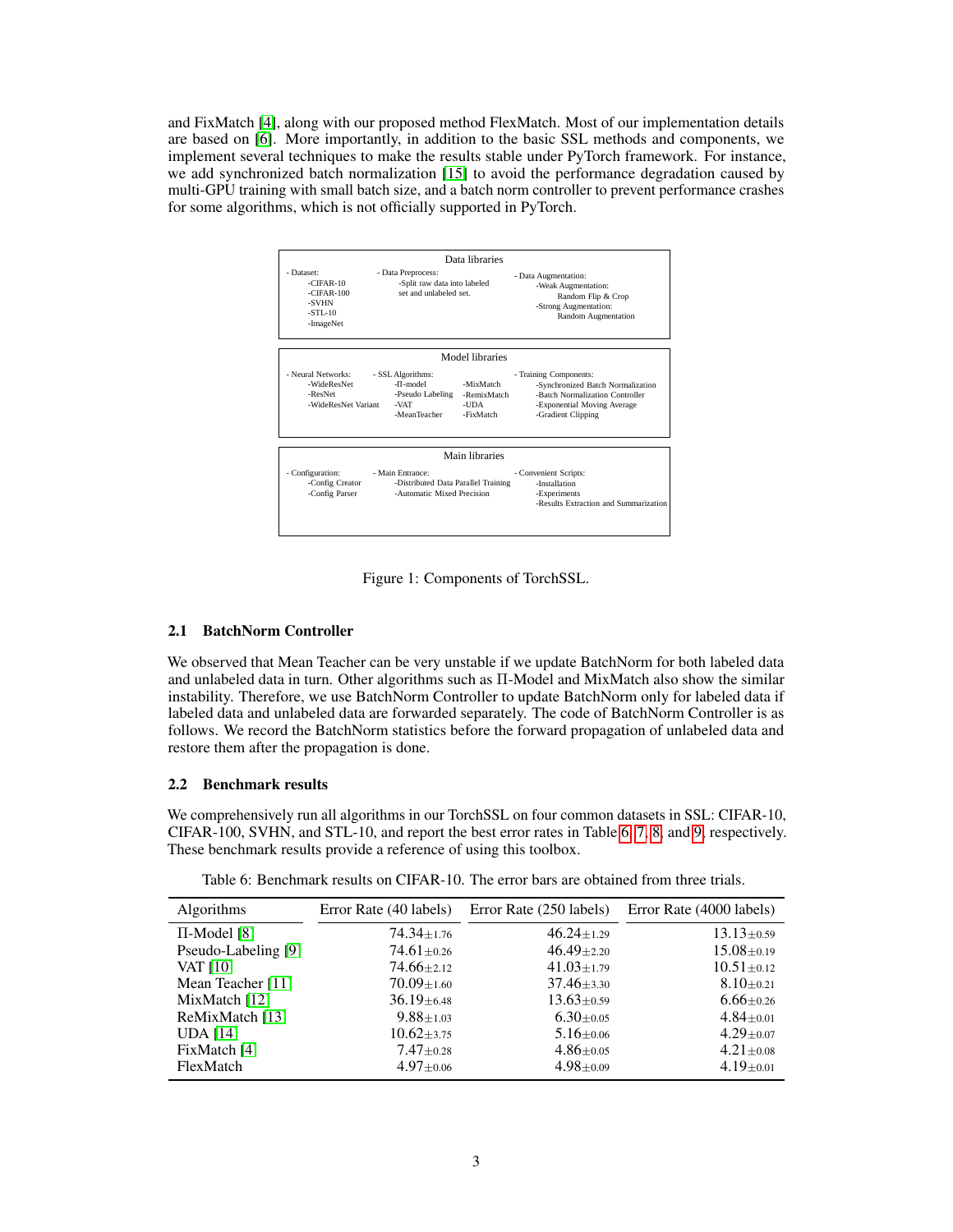Table 7: Benchmark results on CIFAR-100.

<span id="page-3-6"></span>

| <b>Algorithms</b>            | Error Rate (400 labels) | Error Rate (2500 labels) | Error Rate (10000 labels) |
|------------------------------|-------------------------|--------------------------|---------------------------|
| $\Pi$ -Model [8]             | $86.96 \pm 0.80$        | $58.80 \pm 0.66$         | $36.65 \pm 0.00$          |
| Pseudo-Labeling [9]          | $87.45 \pm 0.85$        | $57.74 \pm 0.28$         | $36.55 \pm 0.24$          |
| <b>VAT</b> [10]              | $85.20 \pm 1.40$        | $46.84 \pm 0.79$         | $32.14 \pm 0.19$          |
| Mean Teacher <sup>[11]</sup> | $81.11 \pm 1.44$        | $45.17 \pm 1.06$         | $31.75 \pm 0.23$          |
| MixMatch [12]                | $67.59 \pm 0.66$        | $39.76 \pm 0.48$         | $27.78 \pm 0.29$          |
| ReMixMatch [13]              | $42.75 \pm 1.05$        | $26.03 \pm 0.35$         | $20.02 \pm 0.27$          |
| <b>UDA</b> [14]              | $46.39 \pm 1.59$        | $27.73 \pm 0.21$         | $22.49 \pm 0.23$          |
| FixMatch [4]                 | $46.42 \pm 0.82$        | $28.03 \pm 0.16$         | $22.20 \pm 0.12$          |
| FlexMatch                    | $39.94 \pm 1.62$        | $26.49 \pm 0.20$         | $21.90 \pm 0.15$          |

Table 8: Benchmark results on STL-10.

<span id="page-3-7"></span>

| <b>Algorithms</b>   | Error Rate (40 labels)        | Error Rate (250 labels) | Error Rate (1000 labels) |
|---------------------|-------------------------------|-------------------------|--------------------------|
| $\Pi$ -Model [8]    | $74.31 \pm 0.85$              | $55.13 \pm 1.50$        | $32.78 \pm 0.40$         |
| Pseudo-Labeling [9] | $74.68 \pm 0.99$              | $55.45 \pm 2.43$        | $32.64 \pm 0.71$         |
| <b>VAT</b> [10]     | $74.74 \pm 0.38$              | $56.42 \pm 1.97$        | $37.95 \pm 1.12$         |
| Mean Teacher [11]   | $71.72 \pm 1.45$              | $56.49 \pm 2.75$        | $33.90 \pm 1.37$         |
| MixMatch [12]       | $54.93 \pm 0.96$              | $34.52 \pm 0.32$        | $21.70 \pm 0.68$         |
| ReMixMatch [13]     | $32.12 \pm 6.24$              | $12.49 \pm 1.28$        | $6.74 \pm 0.14$          |
| <b>UDA</b> [14]     | $37.42 \pm 8.44$              | $9.72 \pm 1.15$         | $6.64 \pm 0.17$          |
| FixMatch [4]        | $35.97{\scriptstyle \pm4.14}$ | $9.81 \pm 1.04$         | $6.25 \pm 0.33$          |
| FlexMatch           | $29.15 \pm 4.16$              | $8.23 \pm 0.39$         | $5.77 \pm 0.18$          |

Table 9: Benchmark results on SVHN.

<span id="page-3-8"></span>

| <b>Algorithms</b>   | Error Rate (40 labels) | Error Rate (250 labels) | Error Rate (1000 labels) |
|---------------------|------------------------|-------------------------|--------------------------|
| $\Pi$ -Model [8]    | $67.48 \pm 0.95$       | $13.30 \pm 1.12$        | $7.16 \pm 0.11$          |
| Pseudo-Labeling [9] | $64.61 \pm 5.60$       | $15.59 \pm 0.95$        | $9.40 \pm 0.32$          |
| <b>VAT</b> [10]     | $74.75 \pm 3.38$       | $4.33 \pm 0.12$         | $4.11 \pm 0.20$          |
| Mean Teacher [11]   | $36.09 \pm 3.98$       | $3.45 \pm 0.03$         | $3.27 \pm 0.05$          |
| MixMatch [12]       | $30.60 \pm 8.39$       | $4.56 \pm 0.32$         | $3.69 \pm 0.37$          |
| ReMixMatch [13]     | $24.04 \pm 9.13$       | $6.36 \pm 0.22$         | $5.16 \pm 0.31$          |
| <b>UDA</b> [14]     | $5.12 \pm 4.27$        | $1.92 \pm 0.05$         | $1.89 \pm 0.01$          |
| FixMatch [4]        | $3.81 \pm 1.18$        | $2.02 \pm 0.02$         | $1.96 \pm 0.03$          |
| FlexMatch           | $8.19 \pm 3.20$        | $6.59 \pm 2.29$         | $6.72 \pm 0.30$          |

## References

- <span id="page-3-0"></span>[1] Sergey Zagoruyko and Nikos Komodakis. Wide residual networks. In *BMVC*, 2016.
- <span id="page-3-1"></span>[2] Tianyi Zhou, Shengjie Wang, and Jeff Bilmes. Time-consistent self-supervision for semisupervised learning. In *ICML*, pages 11523–11533. PMLR, 2020.
- <span id="page-3-2"></span>[3] Kaiming He, Xiangyu Zhang, Shaoqing Ren, and Jian Sun. Deep residual learning for image recognition. In *Proceedings of the IEEE conference on computer vision and pattern recognition*, pages 770–778, 2016.
- <span id="page-3-3"></span>[4] Kihyuk Sohn, David Berthelot, Nicholas Carlini, Zizhao Zhang, Han Zhang, Colin A Raffel, Ekin Dogus Cubuk, Alexey Kurakin, and Chun-Liang Li. Fixmatch: Simplifying semisupervised learning with consistency and confidence. *NeurIPS*, 33, 2020.
- <span id="page-3-4"></span>[5] Adam Paszke, Sam Gross, Francisco Massa, Adam Lerer, James Bradbury, Gregory Chanan, Trevor Killeen, Zeming Lin, Natalia Gimelshein, Luca Antiga, et al. Pytorch: An imperative style, high-performance deep learning library. *NeurIPS*, 32:8026–8037, 2019.
- <span id="page-3-5"></span>[6] Kihyuk Sohn, David Berthelot, Nicholas Carlini, Zizhao Zhang, Han Zhang, Colin A Raffel, Ekin Dogus Cubuk, Alexey Kurakin, and Chun-Liang Li. fixmatch. [https://github.com/](https://github.com/google-research/fixmatch) [google-research/fixmatch](https://github.com/google-research/fixmatch), 2020.